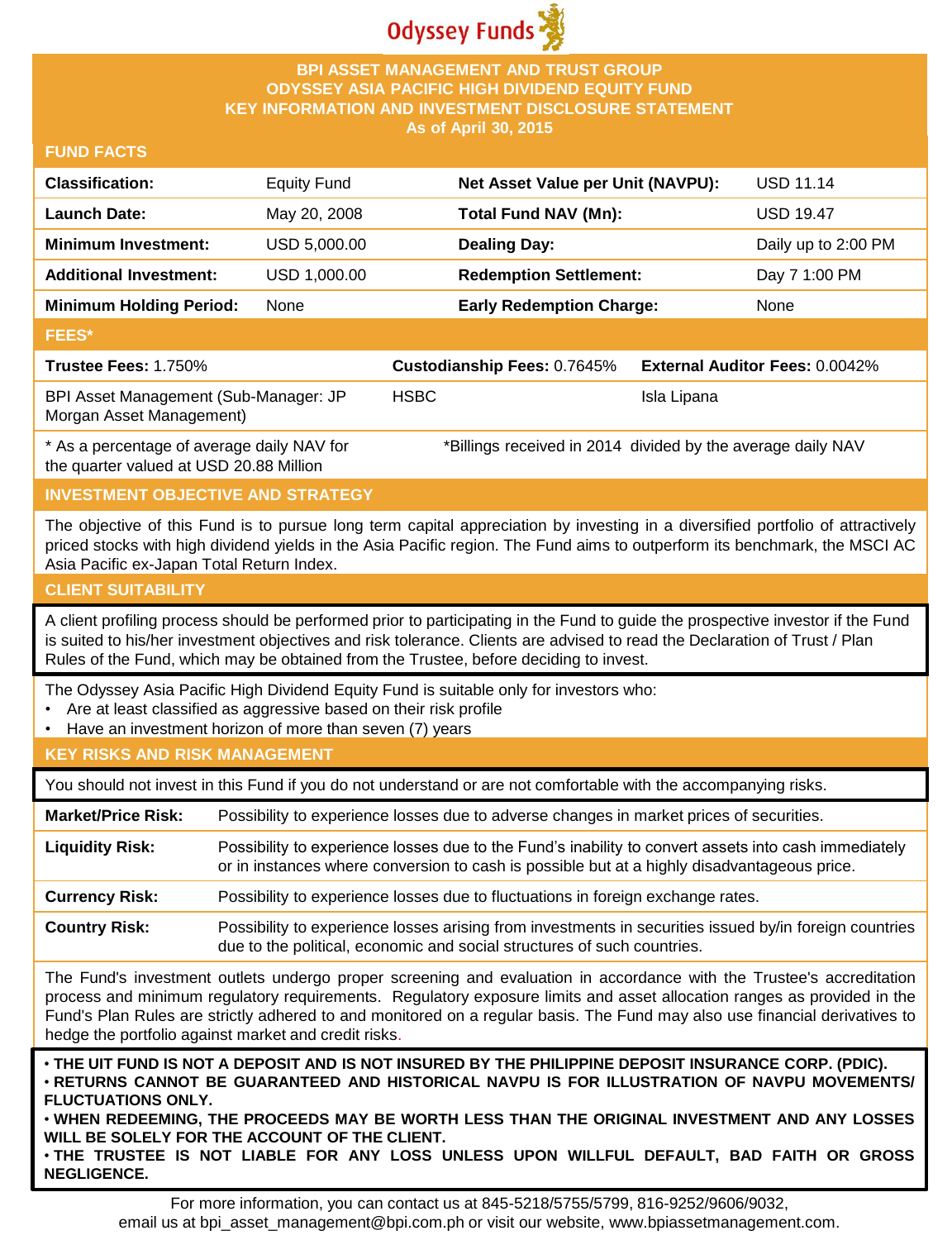## **FUND PERFORMANCE AND STATISTICS AS OF APRIL 30, 2015**

(Purely for reference purposes and is not a guarantee of future results)

#### **NAVPU GRAPH**



### **CUMULATIVE PERFORMANCE (%) <sup>1</sup>**

|                                        | 1 mo        | 3 mos | 6 mos   | 1 YR  | 3 YRS    | S.I. <sup>5</sup> |
|----------------------------------------|-------------|-------|---------|-------|----------|-------------------|
| <b>Fund</b>                            | 6.91        | 8.26  | 6.20    | 12.19 | 16.65    | 11.40             |
| <b>Benchmark</b>                       | 5.84        | 8.91  | 6.79    | 11.39 | 27.14    | 26.07             |
| PSEi (Total Return)5                   |             |       |         |       |          |                   |
| <b>ANNUALIZED PERFORMANCE (%)</b>      |             |       |         |       |          |                   |
|                                        | <b>1 YR</b> | 2 YRS | 3 YRS   | 4 YRS | 5 YRS    | S.I. <sup>5</sup> |
| Fund                                   | 12.19       | 2.56  | 5.27    | 0.72  | 3.79     | 1.57              |
| <b>Benchmark</b>                       | 11.39       | 6.02  | 8.33    | 3.33  | 6.75     | 3.39              |
| PSEi (Total Return)5                   |             |       |         |       |          |                   |
| <b>CALENDAR YEAR PERFORMANCE (%) 1</b> |             |       |         |       |          |                   |
|                                        | YTD         | 2014  | 2013    | 2012  | 2011     | 2010              |
| <b>Fund</b>                            | 8.26        | 7.08  | $-5.41$ | 21.10 | $-18.24$ | 15.46             |
| <b>Benchmark</b>                       | 10.34       | 3.71  | 2.65    | 22.75 | $-15.59$ | 19.24             |
| PSEi (Total Return)5                   |             |       |         |       |          |                   |

| <b>PORTFOLIO COMPOSITION</b>                        |           |
|-----------------------------------------------------|-----------|
| <b>Allocation</b>                                   | % of Fund |
| Equities                                            | 90.39     |
| Cash and Other Receivables                          | 9.61      |
| <b>Top Five Sector Holdings (Equity Portion)</b>    |           |
| Financials                                          | 54.79     |
| Telecommunications                                  | 10.41     |
| Industrials                                         | 9.91      |
| Utilities                                           | 9.13      |
| <b>Information Technology</b>                       | 5.07      |
| <b>Top Five Country Weightings (Equity Portion)</b> |           |
| Australia                                           | 22.28     |
| China                                               | 18.00     |
| Hong Kong                                           | 15.19     |
| Korea                                               | 12.60     |
| Singapore                                           | 10.01     |
|                                                     |           |

| <b>NAVPU over the past 12 months</b> |        |
|--------------------------------------|--------|
| Highest                              | 11.28  |
| Lowest                               | 416.03 |
|                                      |        |

| <b>STATISTICS</b>                         |         |
|-------------------------------------------|---------|
| Portfolio Beta                            | 0.89    |
| Volatility, Past 5 Years (%) <sup>2</sup> | 17.36   |
| Sharpe Ratio <sup>3</sup>                 | 1.14    |
| Information Ratio <sup>4</sup>            | $-0.05$ |
| <b>Current Number of Holdings</b>         | 90      |

## <sup>1</sup>Returns are net of fees.

<sup>2</sup>Measures the degree to which the Fund fluctuates vis-à-vis its average return over a period of time.

<sup>3</sup>Used to characterize how well the return of a Fund compensates the investor for the level of risk taken.

<sup>4</sup>Measures reward-to-risk efficiency of the portfolio relative to the benchmark. The higher the number, the higher the reward per unit of risk.

<sup>5</sup>Since inception.

\*Declaration of Trust is available upon request through branch of account.

| % of Fund        |
|------------------|
| 4.24             |
| 3.95             |
| 3.70             |
| 3.07             |
| 3.05             |
| 2.93             |
| 2.40             |
| 2.24             |
| 2.21             |
| 2.0 <sub>1</sub> |
|                  |

### **RELATED PARTY TRANSACTIONS\***

The Fund has no investments and trade transactions with Bank of the Philippine Islands, its subsidiaries and related parties.